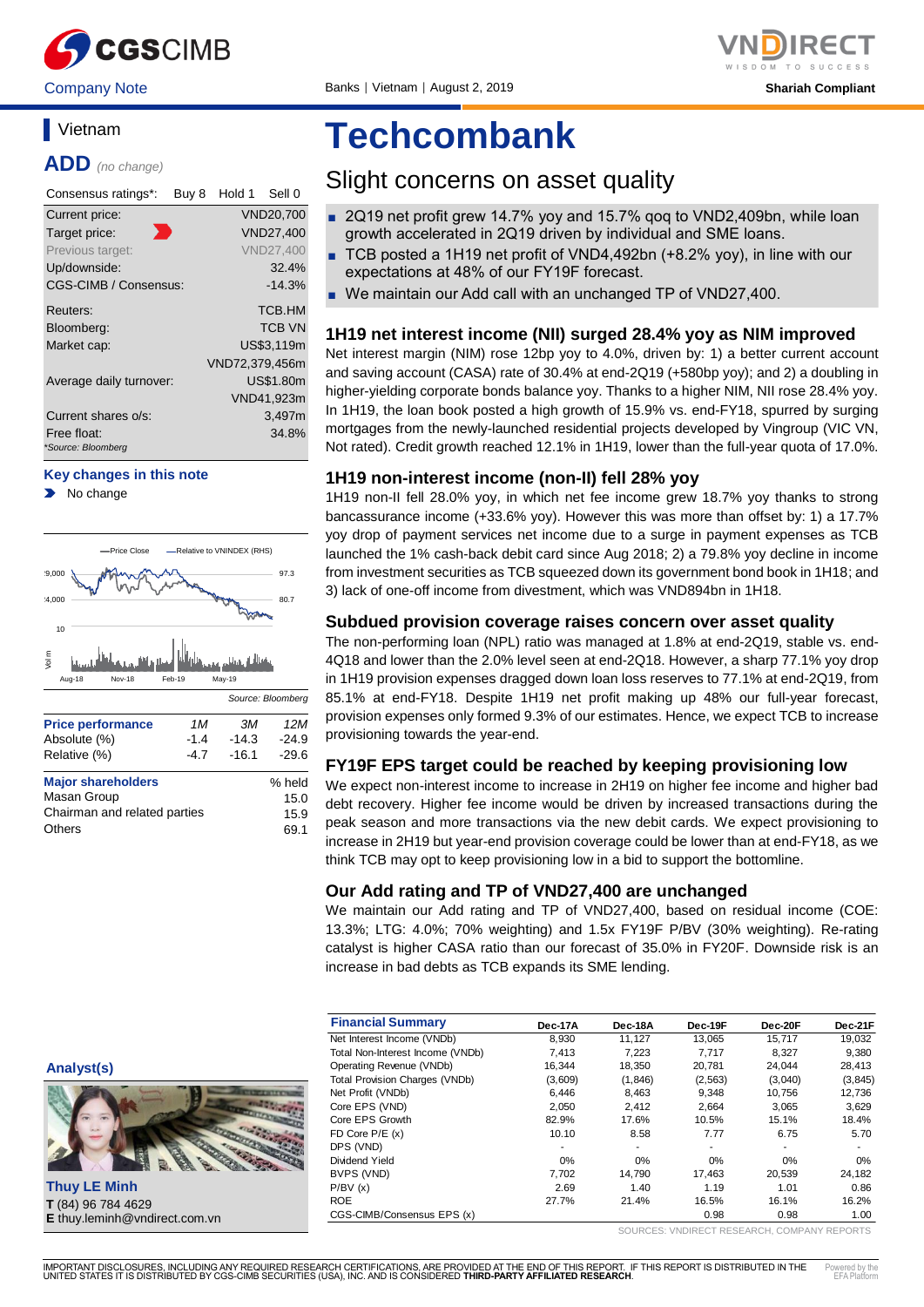



|  | Figure 1: Results comparison (VND bn unless otherwise noted) |
|--|--------------------------------------------------------------|
|--|--------------------------------------------------------------|

| Profit & Loss<br>statement | <b>2Q19</b> | <b>2Q18</b> | % yoy    | <b>1Q19</b> | % qoq    | 1H19     | 1H18     | % yoy    | <b>VNDIRECT</b><br>FY19F<br>forecasts | $%$ of<br><b>VNDIRECT</b><br>forecasts | <b>Comments</b>                                                                                                                                                                                                                                                                                                                                                          |
|----------------------------|-------------|-------------|----------|-------------|----------|----------|----------|----------|---------------------------------------|----------------------------------------|--------------------------------------------------------------------------------------------------------------------------------------------------------------------------------------------------------------------------------------------------------------------------------------------------------------------------------------------------------------------------|
| Net interest income        | 3,124       | 2,504       | 24.8%    | 3,359       | $-7.0%$  | 6,483    | 5,051    | 28.4%    | 13,065                                | 49.6%                                  | In line with our forecast.                                                                                                                                                                                                                                                                                                                                               |
| Non-interest income        | 1,564       | 1,494       | 4.7%     | 1,035       | 51.1%    | 2,599    | 3,607    | $-28.0%$ | 7,717                                 |                                        | Below our forecast as bad debt recovery<br>was slow in the first half of the year and<br>TCB incurred high expenses in payment<br>services due to the expenses of the 1%<br>33.7% cash back debit cards. We project non-<br>interest income would increase in 2H19<br>thanks to higher fee income during the<br>peak season and higher income from<br>bad debt recovery. |
| Operating revenue          | 4.688       | 3.998       | 17.3%    | 4,395       | 6.7%     | 9.082    | 8.658    | 4.9%     | 20,781                                | 43.7%                                  | Below our forecast.                                                                                                                                                                                                                                                                                                                                                      |
| Operation expenses         | (1,571)     | (1, 150)    | 36.6%    | (1,610)     | $-2.4%$  | (3, 181) | (2, 417) | 31.6%    | (6, 442)                              | 49.4%                                  | In line with our forecast.                                                                                                                                                                                                                                                                                                                                               |
| Pre-provision profit       | 3,117       | 2.848       | 9.5%     | 2,784       | 11.9%    | 5,901    | 6.240    | $-5.4%$  | 14,339                                | 41.2%                                  |                                                                                                                                                                                                                                                                                                                                                                          |
| Provision expenses         | (72)        | (220)       | $-67.3%$ | (167)       | $-57.0%$ | (239)    | (1,044)  | $-77.1%$ | (2, 563)                              |                                        | Below our forecast as TCB cut<br>provisioning to boost profit. We expect<br>provision to increase in 2H19, as such<br>9.3% provision coverage will improve from the<br>level seen by end-2Q18, but full-year<br>loan-loss-reserves would still be lower<br>than those at end-FY18.                                                                                       |
| Pre-tax profit             | 3,045       | 2,628       | 15.9%    | 2,617       | 16.3%    | 5,662    | 5,196    | 9.0%     | 11,776                                | 48.1%                                  |                                                                                                                                                                                                                                                                                                                                                                          |
| Net profit                 | 2,409       | 2.101       | 14.7%    | 2,083       | 15.7%    | 4,492    | 4,150    | 8.2%     | 9,348                                 |                                        | In line with our forecast. We expect full-<br>year results could be in line with our<br>48.0% forecast as the increased provision<br>expenses would be offset by higher non-<br>interest income.                                                                                                                                                                         |
|                            |             |             |          |             |          |          |          |          |                                       |                                        | SOURCES: VNDIRECT RESEARCH, COMPANY REPORTS                                                                                                                                                                                                                                                                                                                              |

| Figure 2: TCB's key ratios by quarter |       |             |       |                                             |             |             |  |  |  |  |  |
|---------------------------------------|-------|-------------|-------|---------------------------------------------|-------------|-------------|--|--|--|--|--|
| Key ratios                            | 1018  | <b>2Q18</b> | 3Q18  | 4Q18                                        | <b>1Q19</b> | <b>2Q19</b> |  |  |  |  |  |
| NII/Total Operating Income (TOI)      | 54.7% | 62.6%       | 67.2% | 58.5%                                       | 76.4%       | 66.6%       |  |  |  |  |  |
| Non-II/TOI                            | 45.3% | 37.4%       | 32.8% | 41.5%                                       | 23.6%       | 33.4%       |  |  |  |  |  |
| NIM (trailing 12 months)              | 4.0%  | 3.9%        | 4.1%  | 4.0%                                        | 4.2%        | 4.0%        |  |  |  |  |  |
| Loan-to-deposit ratio (Circular 36)   | 73.4% | 69.8%       | 67.8% | 64.5%                                       | 63.9%       | 64.7%       |  |  |  |  |  |
| Non-performing loan ratio             | 1.9%  | 2.0%        | 2.1%  | 1.8%                                        | 1.8%        | 1.8%        |  |  |  |  |  |
| Loan-loss-reserves                    | 76.2% | 74.2%       | 77.5% | 85.1%                                       | 87.7%       | 77.1%       |  |  |  |  |  |
| Credit cost (annualised)              | 2.0%  | 1.3%        | 1.5%  | 1.2%                                        | 0.4%        | 0.3%        |  |  |  |  |  |
| ROAA (trailing 12m)                   | 2.9%  | 3.2%        | 3.2%  | 2.9%                                        | 2.8%        | 2.7%        |  |  |  |  |  |
| ROAE (trailing 12m)                   | 25.5% | 24.3%       | 25.4% | 21.5%                                       | 18.6%       | 17.0%       |  |  |  |  |  |
|                                       |       |             |       | SOURCES: VNDIRECT RESEARCH, COMPANY REPORTS |             |             |  |  |  |  |  |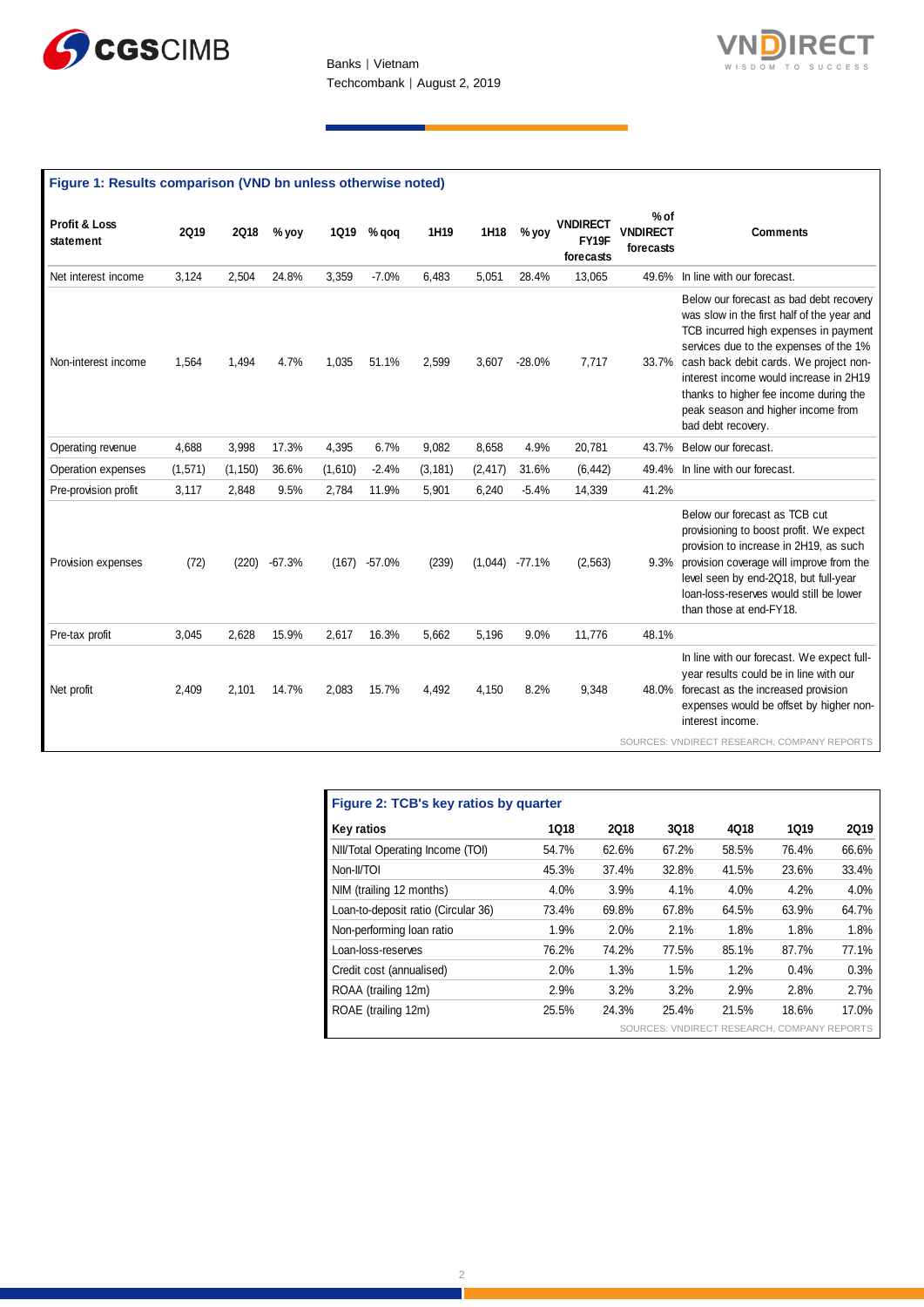



## **VALUATION**

Ē

## **We maintain Add rating and TP of VND27,400**

| Figure 3: Target price calculation, based on our estimates |        |                        |                            |  |  |  |  |  |  |  |
|------------------------------------------------------------|--------|------------------------|----------------------------|--|--|--|--|--|--|--|
| Approach                                                   | Weiaht | Fair value (VND/share) | Contribution (VND/share)   |  |  |  |  |  |  |  |
| Residual income                                            | 70%    | 27,958                 | 19,571                     |  |  |  |  |  |  |  |
| P/BV multiple (at 1.5x FY19F BVPS)                         | 30%    | 26.195                 | 7,858                      |  |  |  |  |  |  |  |
| Target price (VND/share)                                   |        |                        | 27,429                     |  |  |  |  |  |  |  |
| Target price (VND/share, rounded)                          |        |                        | 27.400                     |  |  |  |  |  |  |  |
|                                                            |        |                        | SOURCES: VNDIRECT RESEARCH |  |  |  |  |  |  |  |

## **Figure 4: Key assumptions of residual income valuation, based on our estimates**

| <b>Assumptions</b>                  | 2019F   | 2020F | 2021F | 2022F | 2023F | <b>Terminal year</b>       |
|-------------------------------------|---------|-------|-------|-------|-------|----------------------------|
| Risk free rate                      | 5.0%    | 5.0%  | 5.0%  | 5.0%  | 5.0%  | 5.0%                       |
| Equity risk premium                 | 11.0%   | 11.0% | 11.0% | 11.0% | 11.0% | 11.0%                      |
| <b>Beta</b>                         | 0.8     | 0.8   | 0.8   | 0.8   | 0.8   | 0.8                        |
| Cost of equity                      | 13.3%   | 13.3% | 13.3% | 13.3% | 13.3% | 13.3%                      |
| Long-term growth rate               |         |       |       |       |       | 4.0%                       |
|                                     |         |       |       |       |       |                            |
| Opening shareholder's equity        | 51,713  |       |       |       |       |                            |
| PV of RI (5 years)                  | 11,522  |       |       |       |       |                            |
| PV of Terminal value                | 34,522  |       |       |       |       |                            |
| Implied EV                          | 97,758  |       |       |       |       |                            |
| No.of o/s shares (m shares)         | 3,496.6 |       |       |       |       |                            |
| Implied value per share (VND/share) | 27,958  |       |       |       |       |                            |
|                                     |         |       |       |       |       | SOURCES: VNDIRECT RESEARCH |

| <b>Figure 5: Regional sector comparison</b> |                |                                     |                  |                 |               |        |       |        |       |                                                                  |                        |       |
|---------------------------------------------|----------------|-------------------------------------|------------------|-----------------|---------------|--------|-------|--------|-------|------------------------------------------------------------------|------------------------|-------|
| <b>Banks</b>                                | Ticker         | <b>Bloomberg Recommen</b><br>dation | Closing<br>Price | Target<br>Price | Market<br>сар | P/B(x) |       | P/E(x) |       | 3-yr<br>Forward<br><b>EPS CAGR</b>                               | <b>ROE (%)</b>         |       |
|                                             |                |                                     | (local curr.)    | (local curr.)   | (US\$m)       | FY19F  | FY20F | FY19F  | FY20F | %                                                                | FY19F                  | FY20F |
| China Merchants Bank                        | 3968 HK        | ADD                                 | 39               | 45              | 131,289       | 1.4    | 1.2   | 8.8    | 7.5   | 16.7%                                                            | 17.0%                  | 17.6% |
| Bank Rakyat Indonesia                       | <b>BBRI IJ</b> | ADD                                 | 4,450            | 4,500           | 39,145        | 2.5    | 2.2   | 14.1   | 12.4  | 13.9%                                                            | 18.8%                  | 18.8% |
| <b>Bank Mandiri</b>                         | <b>BMRI IJ</b> | ADD                                 | 7,775            | 8,800           | 25,876        | 1.7    | 1.6   | 12.3   | 10.7  | 15.4%                                                            | 14.9%                  | 15.6% |
| Indusind Bank                               | <b>IIB IN</b>  | <b>ADD</b>                          | 1,399            | 2,000           | 14,087        | 2.8    | 2.3   | 16.8   | 13.2  | 34.7%                                                            | 17.8%                  | 19.1% |
| <b>BDO Unibank</b>                          | <b>BDO PM</b>  | <b>HOLD</b>                         | 150              | 150             | 12,907        | 1.9    | 1.7   | 16.8   | 14.7  | 20.4%                                                            | 12.3%                  | 12.2% |
| Vietcombank                                 | VCB VN         | <b>HOLD</b>                         | 80,500           | 83,200          | 12,866        | 3.6    | 3.0   | 16.8   | 14.0  | 19.1%                                                            | 20.4%                  | 19.4% |
| Yes Bank                                    | YES IN         | ADD                                 | 88               | 160             | 2,980         | 0.7    | 0.7   | 11.4   | 7.2   | 40.6%                                                            | 6.6%                   | 9.7%  |
| Military Commercial Joint Stock Bank        | MBB VN         | ADD                                 | 22,000           | 34,000          | 2,004         | 1.2    | 1.0   | 6.2    | 5.4   | 19.2%                                                            | 20.0%                  | 19.7% |
| Vietnam Prosperity JSC Bank                 | <b>VPB VN</b>  | ADD                                 | 18,500           | 21,200          | 1,959         | 1.1    | 0.9   | 6.0    | 4.9   | 12.1%                                                            | 19.7%                  | 19.9% |
| Asia Commercial Joint Stock Bank            | ACB VN         | ADD                                 | 22,500           | 30,400          | 1,572         | 1.3    | 1.1   | 6.1    | 5.3   | 15.7%                                                            | 24.3%                  | 22.9% |
| A verage                                    |                |                                     |                  |                 |               | 1.8    | 1.6   | 11.5   | 9.5   | 20.8%                                                            | 17.2%                  | 17.5% |
| Techcombank                                 | <b>TCB VN</b>  | <b>ADD</b>                          | 20,700           | 27,400          | 3,119         | 1.2    | 1.0   | 7.8    | 6.8   | 14.6%                                                            | 16.5%                  | 16.1% |
|                                             |                |                                     |                  |                 |               |        |       |        |       | COUDCES: CCS CIMB BESEARCH, VAINIBECT BESEARCH, COMBANIV BERORTS | PRICE AS OF 1 AUG 2019 |       |

SOURCES: CGS-CIMB RESEARCH, VNDIRECT RESEARCH, COMP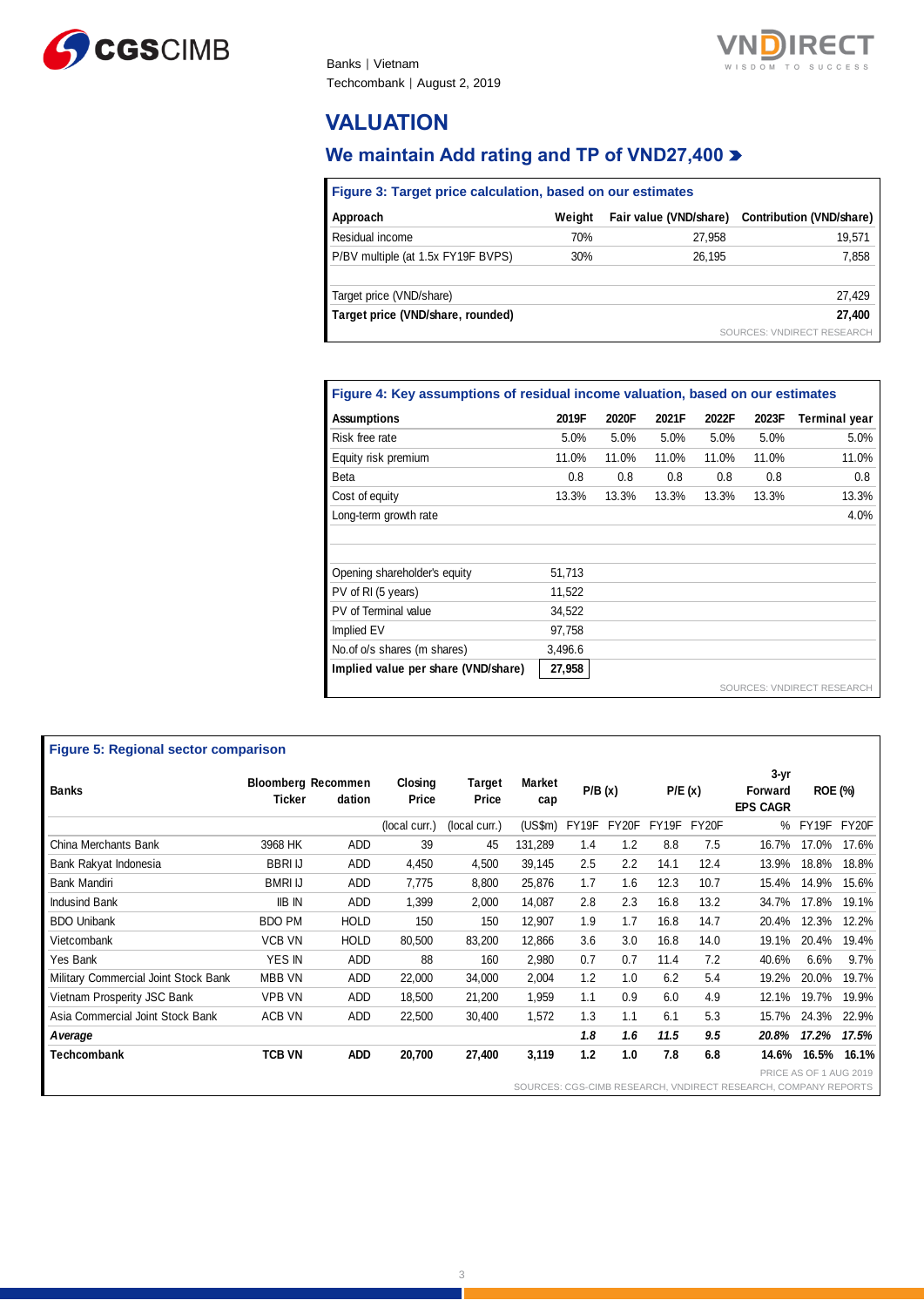

Banks │ Vietnam Techcombank | August 2, 2019



#### **BY THE NUMBERS**



#### **Profit & Loss**

| (VNDb)                                   | Dec-17A  | Dec-18A  | Dec-19F  | Dec-20F  | Dec-21F      |
|------------------------------------------|----------|----------|----------|----------|--------------|
| Net Interest Income                      | 8,930    | 11,127   | 13,065   | 15,717   | 19,032       |
| Total Non-Interest Income                | 7,413    | 7,223    | 7,717    | 8,327    | 9,380        |
| <b>Operating Revenue</b>                 | 16,344   | 18,350   | 20,781   | 24,044   | 28,413       |
| <b>Total Non-Interest Expenses</b>       | (4,698)  | (5, 843) | (6, 442) | (7, 454) | (8, 524)     |
| <b>Pre-provision Operating Profit</b>    | 11,646   | 12,507   | 14,339   | 16,590   | 19,889       |
| <b>Total Provision Charges</b>           | (3,609)  | (1, 846) | (2, 563) | (3,040)  | (3, 845)     |
| <b>Operating Profit After Provisions</b> | 8,036    | 10,661   | 11,776   | 13,550   | 16,044       |
| Pretax Income/(Loss) from Assoc.         | $\Omega$ | $\Omega$ | $\Omega$ | $\Omega$ | <sup>0</sup> |
| <b>Operating EBIT (incl Associates)</b>  | 8,036    | 10,661   | 11,776   | 13,550   | 16,044       |
| Non-Operating Income/(Expense)           | $\Omega$ | $\Omega$ | $\Omega$ | $\Omega$ | U            |
| Profit Before Tax (pre-EI)               | 8,036    | 10,661   | 11,776   | 13,550   | 16,044       |
| <b>Exceptional Items</b>                 |          |          |          |          |              |
| <b>Pre-tax Profit</b>                    | 8,036    | 10,661   | 11,776   | 13,550   | 16,044       |
| Taxation                                 | (1,591)  | (2, 187) | (2, 416) | (2,780)  | (3, 291)     |
| Consolidation Adjustments & Others       |          |          |          |          |              |
| Exceptional Income - post-tax            |          |          |          |          |              |
| <b>Profit After Tax</b>                  | 6,446    | 8,474    | 9,361    | 10,770   | 12,753       |
| Minority Interests                       | 0        | (11)     | (12)     | (14)     | (17)         |
| Pref. & Special Div                      | $\Omega$ | $\Omega$ | $\Omega$ | $\Omega$ | 0            |
| FX And Other Adj.                        | $\Omega$ | $\Omega$ | $\Omega$ | 0        | $\Omega$     |
| <b>Net Profit</b>                        | 6,446    | 8,463    | 9,348    | 10,756   | 12,736       |
| <b>Recurring Net Profit</b>              | 6,446    | 8,433    | 9,315    | 10,718   | 12,691       |

#### **Balance Sheet Employment**

|                                  | Dec-17A | Dec-18A | Dec-19F | Dec-20F | Dec-21F |
|----------------------------------|---------|---------|---------|---------|---------|
| Gross Loans/Cust Deposits        | 94.1%   | 79.4%   | 84.9%   | 84.3%   | 83.5%   |
| Avg Loans/Avg Deposits           | 88.1%   | 86.1%   | 82.4%   | 84.6%   | 83.9%   |
| Avg Liquid Assets/Avg Assets     | 35.2%   | 40.4%   | 41.3%   | 37.6%   | 36.4%   |
| Avg Liquid Assets/Avg IEAs       | 37.3%   | 43.0%   | 44.0%   | 40.0%   | 38.6%   |
| Net Cust Loans/Assets            | 58.9%   | 49.0%   | 55.4%   | 57.0%   | 58.3%   |
| Net Cust Loans/Broad Deposits    | 67.6%   | 62.6%   | 70.3%   | 72.7%   | 74.7%   |
| Equity & Provns/Gross Cust Loans | 17.9%   | 33.8%   | 31.9%   | 32.2%   | 32.6%   |
| Asset Risk Weighting             | 93%     | 124%    | 120%    | 121%    | 122%    |
| Provision Charge/Avg Cust Loans  | 2.38%   | 1.15%   | 1.42%   | 1.41%   | 1.53%   |
| Provision Charge/Avg Assets      | 1.43%   | 0.63%   | 0.76%   | 0.80%   | 0.90%   |
| Total Write Offs/Average Assets  | 1.78%   | 0.40%   | 0.65%   | 0.71%   | 0.80%   |

SOURCES: VNDIRECT RESEARCH, COMPANY REPORTS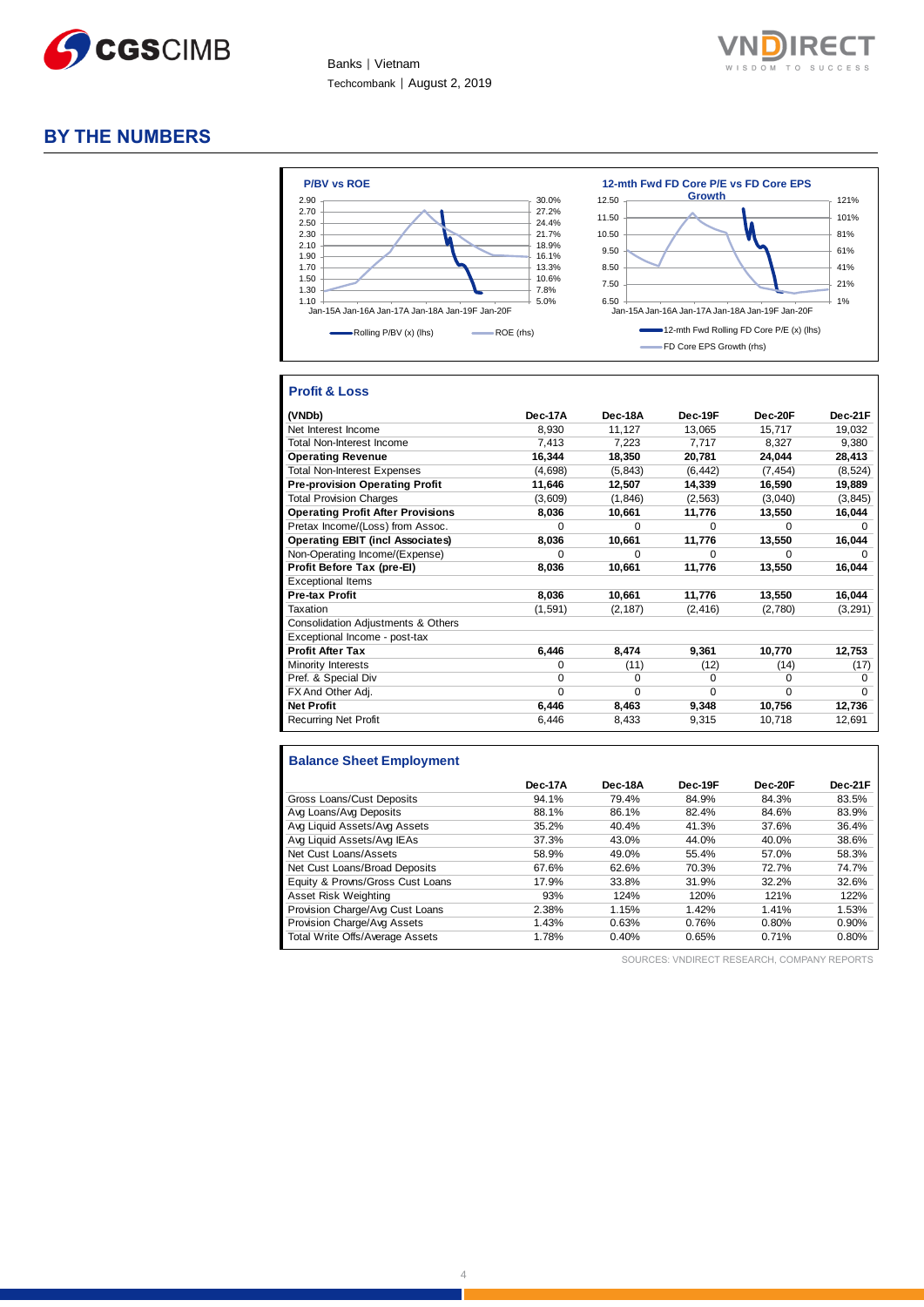

Banks | Vietnam Techcombank | August 2, 2019



## **BY THE NUMBERS… cont'd**

| <b>Balance Sheet</b>                         |          |              |         |              |          |
|----------------------------------------------|----------|--------------|---------|--------------|----------|
| (VNDb)                                       | Dec-17A  | Dec-18A      | Dec-19F | Dec-20F      | Dec-21F  |
| <b>Total Gross Loans</b>                     | 191,005  | 195,499      | 239,105 | 277,032      | 320.791  |
| Liquid Assets & Invst. (Current)             | 58.492   | 94.434       | 81.604  | 86.651       | 92.104   |
| Other Int. Earning Assets                    | 4.316    | 10,555       | 12,244  | 14,203       | 16,476   |
| <b>Total Gross Int. Earning Assets</b>       | 253.813  | 300,488      | 332.954 | 377,886      | 429,371  |
| Total Provisions/Loan Loss Reserve           | (2,076)  | (2,734)      | (3,098) | (3,466)      | (3, 873) |
| <b>Total Net Interest Earning Assets</b>     | 251.737  | 297,754      | 329.855 | 374.420      | 425.499  |
| Intangible Assets                            | 942      | 931          | 1.014   | 1.106        | 1,205    |
| <b>Other Non-Interest Earning Assets</b>     | 14.370   | 19,698       | 21,471  | 23,404       | 25,510   |
| <b>Total Non-Interest Earning Assets</b>     | 15,311   | 20.629       | 22.486  | 24.509       | 26,715   |
| <b>Cash And Marketable Securities</b>        | 2,344    | 2,606        | 2.841   | 3.097        | 3,375    |
| Long-term Investments                        | $\Omega$ | <sup>0</sup> | 0       | <sup>0</sup> | $\Omega$ |
| <b>Total Assets</b>                          | 269.392  | 320,989      | 355.182 | 402.026      | 455.589  |
| <b>Customer Interest-Bearing Liabilities</b> | 188.611  | 214.592      | 250.810 | 291.629      | 339,296  |
| <b>Bank Deposits</b>                         | 46.324   | 36.426       | 29,140  | 23.312       | 16,319   |
| Interest Bearing Liabilities: Others         | 1.000    | 6.335        | 6.351   | 6.367        | 6.384    |
| <b>Total Interest-Bearing Liabilities</b>    | 235,935  | 257,353      | 286,301 | 321,308      | 361,999  |
| Bank's Liabilities Under Acceptances         |          |              |         |              |          |
| Total Non-Interest Bearing Liabilities       | 6,527    | 11.853       | 7.738   | 8.804        | 8,924    |
| <b>Total Liabilities</b>                     | 242,462  | 269,206      | 294,039 | 330.112      | 370,923  |
| <b>Shareholders' Equity</b>                  | 26.931   | 51.713       | 61,062  | 71.818       | 84.554   |
| Minority Interests                           | $\Omega$ | 69           | 82      | 96           | 113      |
| <b>Total Equity</b>                          | 26.931   | 51,783       | 61,143  | 71.914       | 84.666   |

### **Key Ratios**

|                                          | Dec-17A | Dec-18A | Dec-19F | Dec-20F   | Dec-21F   |
|------------------------------------------|---------|---------|---------|-----------|-----------|
| <b>Total Income Growth</b>               | 38.1%   | 12.3%   | 13.3%   | 15.7%     | 18.2%     |
| <b>Operating Profit Growth</b>           | 52.1%   | 7.4%    | 14.6%   | 15.7%     | 19.9%     |
| Pretax Profit Growth                     | 101%    | 33%     | 10%     | 15%       | 18%       |
| Net Interest To Total Income             | 54.6%   | 60.6%   | 62.9%   | 65.4%     | 67.0%     |
| Cost Of Funds                            | 3.88%   | 4.06%   | 3.82%   | 3.78%     | 3.70%     |
| Return On Interest Earning Assets        | 7.40%   | 7.63%   | 7.41%   | 7.65%     | 7.85%     |
| Net Interest Spread                      | 3.52%   | 3.57%   | 3.58%   | 3.87%     | 4.15%     |
| Net Interest Margin (Avg Deposits)       | 5.19%   | 5.98%   | 5.98%   | 6.15%     | 6.36%     |
| Net Interest Margin (Avg RWA)            | 4.08%   | 3.43%   | 3.17%   | 3.44%     | 3.65%     |
| Provisions to Pre Prov. Operating Profit | 31.0%   | 14.8%   | 17.9%   | 18.3%     | 19.3%     |
| Interest Return On Average Assets        | 3.54%   | 3.77%   | 3.86%   | 4.15%     | 4.44%     |
| <b>Effective Tax Rate</b>                | 19.8%   | 20.5%   | 20.5%   | 20.5%     | 20.5%     |
| Net Dividend Payout Ratio                | NА      | NА      | NA      | <b>NA</b> | <b>NA</b> |
| Return On Average Assets                 | 2.55%   | 2.87%   | 2.77%   | 2.84%     | 2.97%     |

### **Key Drivers**

|                                | Dec-17A | Dec-18A | Dec-19F | Dec-20F | Dec-21F |
|--------------------------------|---------|---------|---------|---------|---------|
| Loan Growth (%)                | 12.8%   | $-0.6%$ | 25.0%   | 16.2%   | 15.9%   |
| Net Interest Margin (%)        | 3.8%    | 4.0%    | 4.1%    | 4.4%    | 4.7%    |
| Non Interest Income Growth (%) | 100.9%  | $-2.6%$ | 6.8%    | 7.9%    | 12.7%   |
| Cost-income Ratio (%)          | 28.7%   | 31.8%   | 31.0%   | 31.0%   | 30.0%   |
| Net NPL Ratio (%)              | 1.1%    | 1.0%    | 1.2%    | 1.1%    | 1.0%    |
| Loan Loss Reserve (%)          | 72.8%   | 85.1%   | 72.9%   | 77.7%   | 83.3%   |
| GP Ratio (%)                   | 0.7%    | 0.8%    | 0.8%    | 0.8%    | 0.8%    |
| Tier 1 Ratio (%)               | 8.8%    | 12.2%   | 13.6%   | 14.1%   | 14.7%   |
| Total CAR (%)                  | 12.7%   | 14.3%   | 15.6%   | 15.9%   | 16.3%   |
| Deposit Growth (%)             | $-1.4%$ | 17.8%   | 17.0%   | 17.0%   | 17.0%   |
| Loan-deposit Ratio (%)         | 92.9%   | 78.1%   | 83.6%   | 83.0%   | 82.3%   |
| Gross NPL Ratio (%)            | 1.6%    | 1.8%    | 1.8%    | 1.7%    | 1.5%    |
| Fee Income Growth (%)          | 94.9%   | $-7.2%$ | 10.0%   | 15.0%   | 18.0%   |

SOURCES: VNDIRECT RESEARCH, COMPANY REPORTS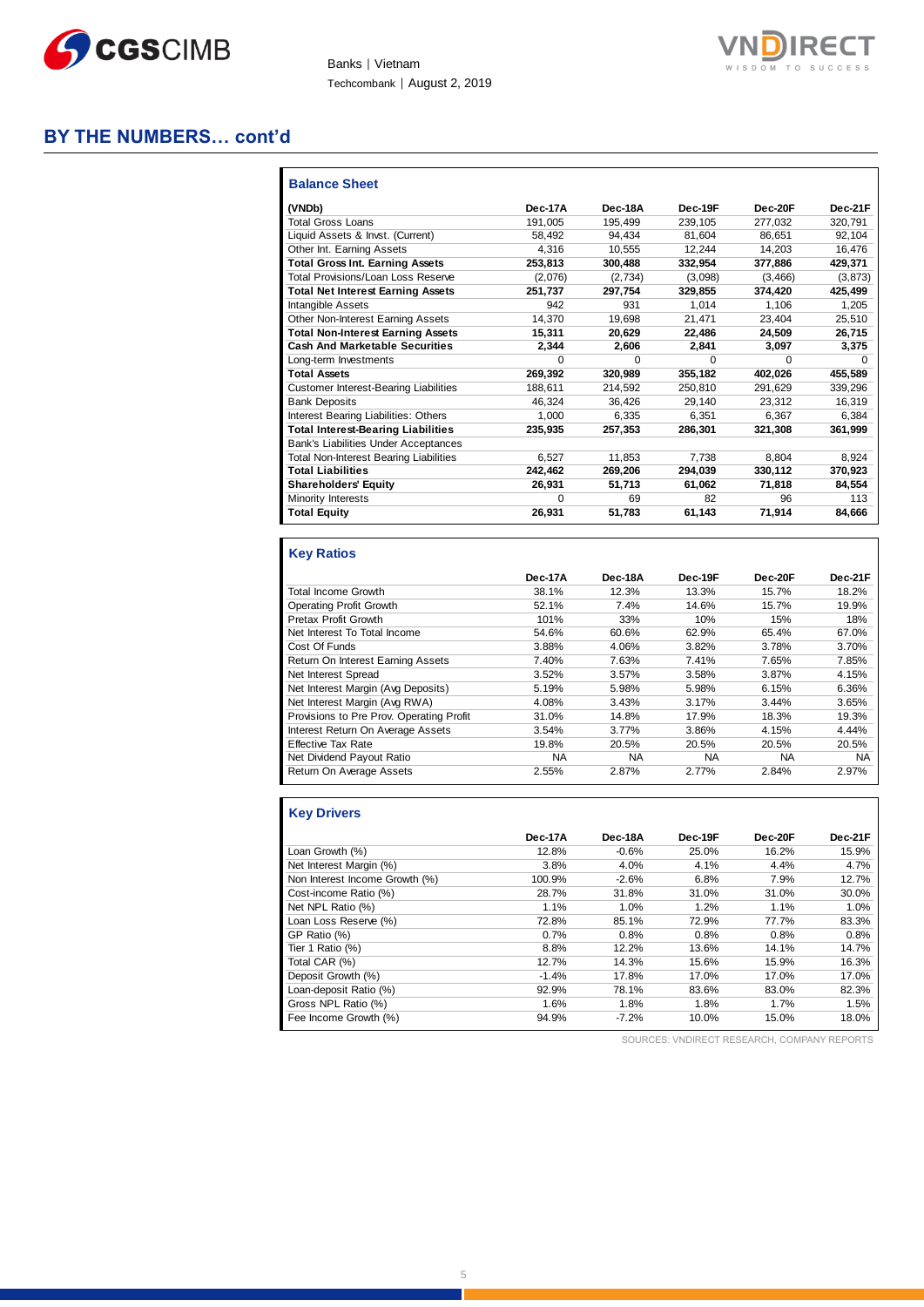



#### **DISCLAIMER**

The content of this report (including the views and opinions expressed therein, and the information comprised therein) has been prepared by and belongs to VNDIRECT Securities Corporation, and is distributed by CGS-CIMB pursuant to an arrangement between VNDIRECT Securities Corporation and CGS-CIMB. VNDIRECT Securities Corporation is not an affiliate of CGS-CIMB.

This report is not directed to, or intended for distribution to or use by, any person or entity who is a citizen or resident of or located in any locality, state, country or other jurisdiction where such distribution, publication, availability or use would be contrary to law or regulation.

By accepting this report, the recipient hereof represents and warrants that he is entitled to receive such report in accordance with the restrictions set forth below and agrees to be bound by the limitations contained herein (including the "Restrictions on Distributions" set out below). Any failure to comply with these limitations may constitute a violation of law. This publication is being supplied to you strictly on the basis that it will remain confidential. No part of this report may be (i) copied, photocopied, duplicated, stored or reproduced in any form by any means or (ii) redistributed or passed on, directly or indirectly, to any other person in whole or in part, for any purpose without the prior written consent of CGS-CIMB.

The information contained in this research report is prepared from data believed to be correct and reliable at the time of issue of this report.

VNDIRECT Securities Corporation may or may not issue regular reports on the subject matter of this report at any frequency and may cease to do so or change the periodicity of reports at any time. Neither VNDIRECT Securities Corporation nor CGS-CIMB is under any obligation to update this report in the event of a material change to the information contained in this report. Neither VNDIRECT Securities Corporation nor CGS-CIMB has any and will accept any, obligation to (i) check or ensure that the contents of this report remain current, reliable or relevant, (ii) ensure that the content of this report constitutes all the information a prospective investor may require, (iii) ensure the adequacy, accuracy, completeness, reliability or fairness of any views, opinions and information, and accordingly, VNDIRECT Securities Corporation, CGS-CIMB and their respective affiliates and related persons including China Galaxy International Financial Holdings Limited ("CGIFHL") and CIMB Group Sdn. Bhd. ("CIMBG") and their respective related corporations (and their respective directors, associates, connected persons and/or employees) shall not be liable in any manner whatsoever for any consequences (including but not limited to any direct, indirect or consequential losses, loss of profits and damages) of any reliance thereon or usage thereof. In particular, VNDIRECT Securities Corporation and CGS-CIMB disclaim all responsibility and liability for the views and opinions set out in this report.

Unless otherwise specified, this report is based upon reasonable sources. Such sources will, unless otherwise specified, for market data, be market data and prices available from the main stock exchange or market where the relevant security is listed, or, where appropriate, any other market. Information on the accounts and business of company(ies) will generally be based on published statements of the company(ies), information disseminated by regulatory information services, other publicly available information and information resulting from our research. Whilst every effort is made to ensure that statements of facts made in this report are accurate, all estimates, projections, forecasts, expressions of opinion and other subjective judgments contained in this report are based on assumptions considered to be reasonable as of the date of the document in which they are contained and must not be construed as a representation that the matters referred to therein will occur. Past performance is not a reliable indicator of future performance. The value of investments may go down as well as up and those investing may, depending on the investments in question, lose more than the initial investment. No report shall constitute an offer or an invitation by or on behalf of CGS-CIMB or VNDIRECT Securities Corporation, or their respective affiliates (including CGIFHL, CIMBG and their respective related corporations) to any person to buy or sell any investments.

CGS-CIMB and/or VNDIRECT Securities Corporation and/or their respective affiliates and related corporations (including CGIFHL, CIMBG and their respective related corporations), their respective directors, associates, connected parties and/or employees may own or have positions in securities of the company(ies) covered in this research report or any securities related thereto and may from time to time add to or dispose of, or may be materially interested in, any such securities. Further, CGS-CIMB and/or VNDIRECT Securities Corporation, and/or their respective affiliates and their respective related corporations (including CGIFHL, CIMBG and their respective related corporations) do and seek to do business with the company(ies) covered in this research report and may from time to time act as market maker or have assumed an underwriting commitment in securities of such company(ies), may sell them to or buy them from customers on a principal basis and may also perform or seek to perform significant investment banking, advisory, underwriting or placement services for or relating to such company(ies) as well as solicit such investment, advisory or other services from any entity mentioned in this report.

CGS-CIMBand/or VNDIRECT Securities Corporation and/or their respective affiliates (including CGIFHL, CIMBG and their respective related corporations) may enter into an agreement with the company(ies) covered in this report relating to the production of research reports. CGS-CIMB and/or VNDIRECT Securities Corporation may disclose the contents of this report to the company(ies) covered by it and may have amended the contents of this report following such disclosure.

The analyst responsible for the production of this report hereby certifies that the views expressed herein accurately and exclusively reflect his or her personal views and opinions about any and all of the issuers or securities analysed in this report and were prepared independently and autonomously. No part of the compensation of the analyst(s) was, is, or will be directly or indirectly related to the inclusion of specific recommendations(s) or view(s) in this report. The analyst(s) who prepared this research report is prohibited from receiving any compensation, incentive or bonus based on specific investment banking transactions or for providing a specific recommendation for, or view of, a particular company. Information barriers and other arrangements may be established where necessary to prevent conflicts of interests arising. However, the analyst(s) may receive compensation that is based on his/their coverage of company(ies) in the performance of his/their duties or the performance of his/their recommendations and the research personnel involved in the preparation of this report may also participate in the solicitation of the businesses as described above. In reviewing this research report, an investor should be aware that any or all of the foregoing, among other things, may give rise to real or potential conflicts of interest. Additional information is, subject to the duties of confidentiality, available on request.

The term "VNDIRECT Securities Corporation" shall, unless the context otherwise requires, mean VNDIRECT Securities Corporation and its affiliates, subsidiaries and related companies. The term "CGS-CIMB" shall denote, where appropriate, the relevant entity distributing or disseminating the report in the particular jurisdiction referenced below, or, in every other case except as otherwise stated herein, CGS-CIMB Securities International Pte. Ltd. and its affiliates, subsidiaries and related corporations.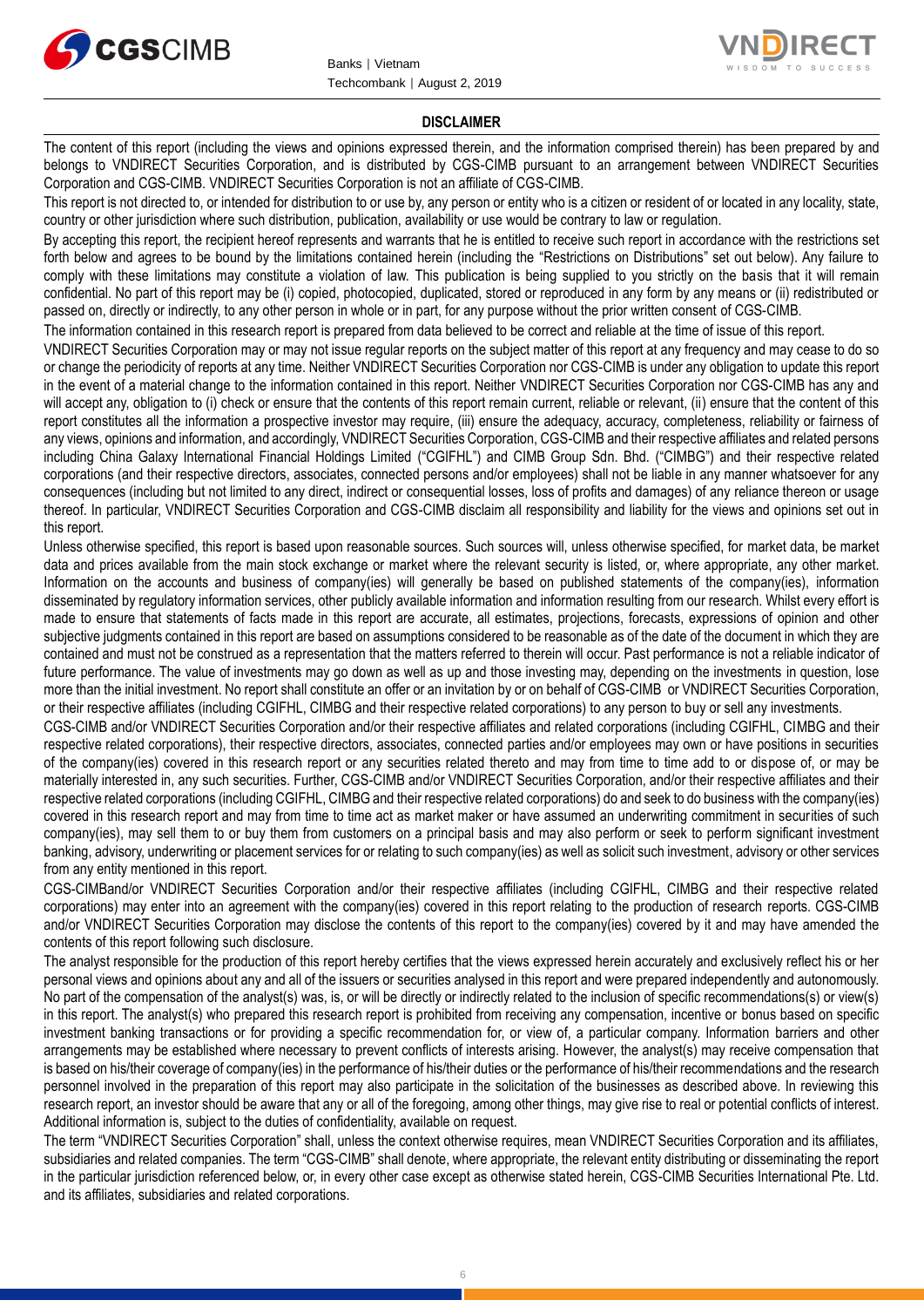



**CGS-CIMB**

| Country     | <b>CGS-CIMB Entity</b>                                                            | <b>Regulated by</b>                                             |
|-------------|-----------------------------------------------------------------------------------|-----------------------------------------------------------------|
| Hong Kong   | CGS-CIMB Securities (Hong Kong) Limited                                           | Securities and Futures Commission Hong Kong                     |
| India       | CGS-CIMB Securities (India) Private Limited                                       | Securities and Exchange Board of India (SEBI)                   |
| Indonesia   | PT CGS-CIMB Sekuritas Indonesia                                                   | Financial Services Authority of Indonesia                       |
| Malaysia    | CGS-CIMB Securities Sdn. Bhd. (formerly known<br>as Jupiter Securities Sdn. Bhd.) | Securities Commission Malaysia                                  |
| Singapore   | CGS-CIMB Research Pte. Ltd.                                                       | Monetary Authority of Singapore                                 |
| South Korea | CGS-CIMB Securities (Hong Kong) Limited,<br>Korea Branch                          | Financial Services Commission and Financial Supervisory Service |
| Thailand    | CGS-CIMB Securities (Thailand) Co. Ltd.                                           | Securities and Exchange Commission Thailand                     |

(i) As of July 31, 2019 VNDIRECT Securities Corporation has a proprietary position in the securities (which may include but not limited to shares, warrants, call warrants and/or any other derivatives) in the following company or companies covered or recommended in this report: (a) -

(ii) As of August 2, 2019, the analyst(s) who prepared this report, and the associate(s), has / have an interest in the securities (which may include but not limited to shares, warrants, call warrants and/or any other derivatives) in the following company or companies covered or recommended in this report:

(a) -

This report does not purport to contain all the information that a prospective investor may require. CGS-CIMB, VNDIRECT Securities Corporation and their respective affiliates (including CGIFHL, CIMBG and their related corporations) do not make any guarantee, representation or warranty, express or implied, as to the adequacy, accuracy, completeness, reliability or fairness of any such information and opinion contained in this report. None of CGS-CIMB, VNDIRECT Securities Corporation and their respective affiliates and related persons (including CGIFHL, CIMBG and their related corporations) shall be liable in any manner whatsoever for any consequences (including but not limited to any direct, indirect or consequential losses, loss of profits and damages) of any reliance thereon or usage thereof.

This report is general in nature and has been prepared for information purposes only. It is intended for circulation amongst CGS-CIMB's and its affiliates' (including CGIFHL's, CIMBG's and their respective related corporations') clients generally and does not have regard to the specific investment objectives, financial situation and the particular needs of any specific person who may receive this report. The information and opinions in this report are not and should not be construed or considered as an offer, recommendation or solicitation to buy or sell the subject securities, related investments or other financial instruments or any derivative instrument, or any rights pertaining thereto.

Investors are advised to make their own independent evaluation of the information contained in this research report, consider their own individual investment objectives, financial situation and particular needs and consult their own professional and financial advisers as to the legal, business, financial, tax and other aspects before participating in any transaction in respect of the securities of company(ies) covered in this research report. The securities of such company(ies) may not be eligible for sale in all jurisdictions or to all categories of investors.

Restrictions on Distributions

**Australia:** Despite anything in this report to the contrary, this research is issued by VNDIRECT Securities Corporation and provided in Australia by CGS-CIMB Securities (Singapore) Pte. Ltd. and CGS-CIMB Securities (Hong Kong) Limited. This research is only available in Australia to persons who are "wholesale clients" (within the meaning of the Corporations Act 2001 (Cth) and is supplied solely for the use of such wholesale clients and shall not be distributed or passed on to any other person. You represent and warrant that if you are in Australia, you are a "wholesale client". This research is of a general nature only and has been prepared without taking into account the objectives, financial situation or needs of the individual recipient. CGS-CIMB Securities (Singapore) Pte. Ltd. and CGS-CIMB Securities (Hong Kong) Limited do not hold, and are not required to hold an Australian financial services license. CGS-CIMB Securities (Singapore) Pte. Ltd. and CGS-CIMB Securities (Hong Kong) Limited rely on "passporting" exemptions for entities appropriately licensed by the Monetary Authority of Singapore (under ASIC Class Order 03/1102) and the Securities and Futures Commission in Hong Kong (under ASIC Class Order 03/1103).

**Canada:** This research report has not been prepared in accordance with the disclosure requirements of Dealer Member Rule 3400 – Research Restrictions and Disclosure Requirements of the Investment Industry Regulatory Organization of Canada. For any research report distributed by CIBC, further disclosures related to CIBC conflicts of interest can be found at https://researchcentral.cibcwm.com.

**China:** For the purpose of this report, the People's Republic of China ("PRC") does not include the Hong Kong Special Administrative Region, the Macau Special Administrative Region or Taiwan. The distributor of this report has not been approved or licensed by the China Securities Regulatory Commission or any other relevant regulatory authority or governmental agency in the PRC. This report contains only marketing information. The distribution of this report is not an offer to buy or sell to any person within or outside PRC or a solicitation to any person within or outside of PRC to buy or sell any instruments described herein. This report is being issued outside the PRC to a limited number of institutional investors and may not be provided to any person other than the original recipient and may not be reproduced or used for any other purpose.

**France:** Only qualified investors within the meaning of French law shall have access to this report. This report shall not be considered as an offer to subscribe to, or used in connection with, any offer for subscription or sale or marketing or direct or indirect distribution of financial instruments and it is not intended as a solicitation for the purchase of any financial instrument.

**Germany:** This report is only directed at persons who are professional investors as defined in sec 31a(2) of the German Securities Trading Act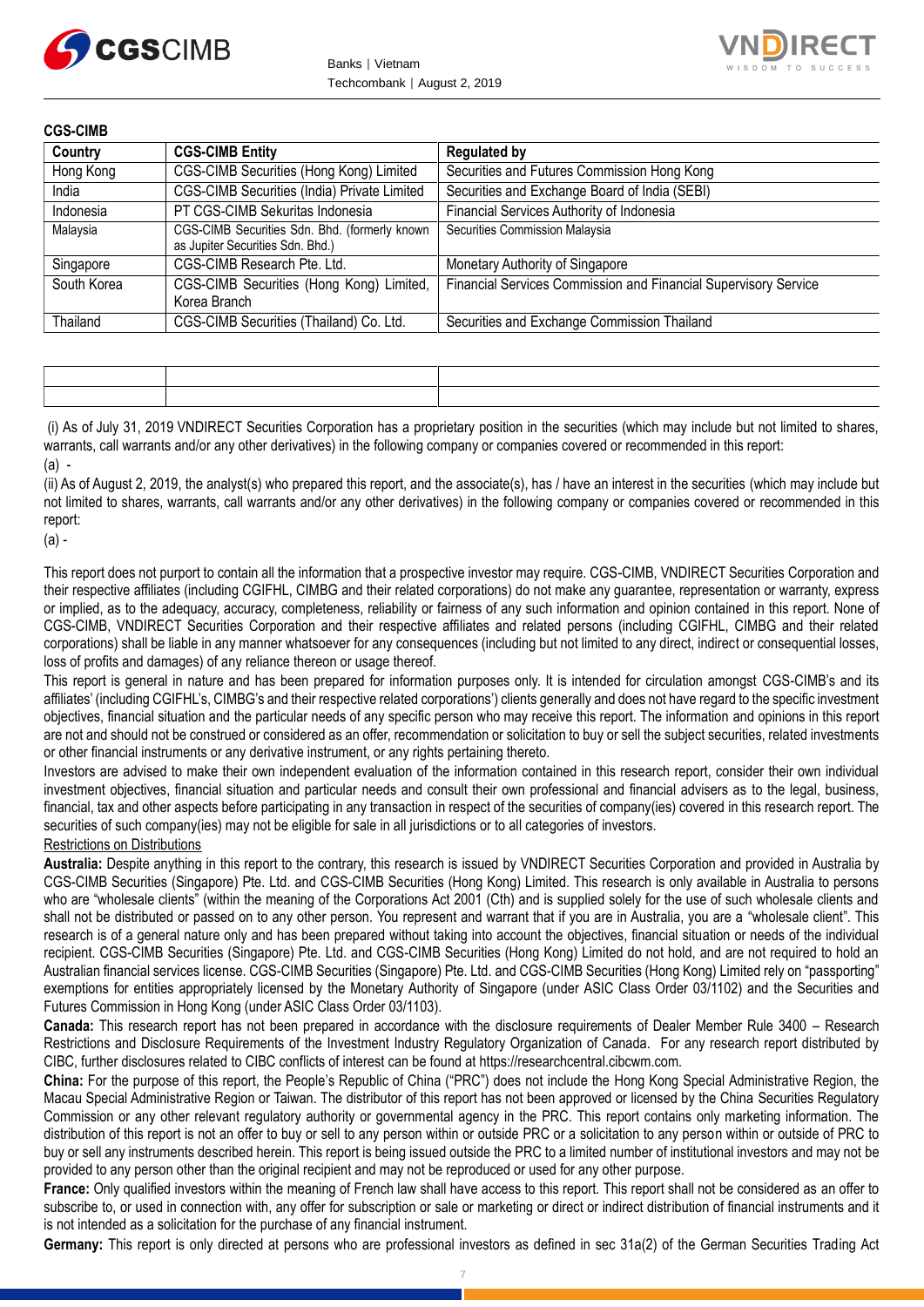



(WpHG). This publication constitutes research of a non-binding nature on the market situation and the investment instruments cited here at the time of the publication of the information.

The current prices/yields in this issue are based upon closing prices from Bloomberg as of the day preceding publication. Please note that neither the German Federal Financial Supervisory Agency (BaFin), nor any other supervisory authority exercises any control over the content of this report.

**Hong Kong:** This report is issued by VNDIRECT Securities Corporation and distributed in Hong Kong by CGS-CIMB Securities (Hong Kong) Limited ("CHK") which is licensed in Hong Kong by the Securities and Futures Commission for Type 1 (dealing in securities), Type 4 (advising on securities) and Type 6 (advising on corporate finance) activities. Any investors wishing to purchase or otherwise deal in the securities covered in this report should contact the Head of Sales at CGS-CIMB Securities (Hong Kong) Limited. The views and opinions in this research report are of VNDIRECT Securities Corporation as of the date hereof and are subject to change. If the Financial Services and Markets Act of the United Kingdom or the rules of the Financial Conduct Authority apply to a recipient, our obligations owed to such recipient therein are unaffected. CHK has no obligation to update the opinion or the information in this research report.

CHK does not make a market on other securities mentioned in the report.

#### **India:**

This report is issued by VNDIRECT Securities Corporation and distributed in India by CGS-CIMB Securities (India) Private Limited ("CGS-CIMB India"). CGS-CIMB India is a subsidiary of CGS-CIMB Securities International Pte. Ltd. which in turn is a 50:50 joint venture company of CGIFHL and CIMBG. The details of the members of the group of companies of CGS-CIMB can be found at www.cgs-cimb.com, CGIFHL at www.chinastock.com.hk/en/ACG/ContactUs/index.aspx and CIMBG at www.cimb.com/en/who-we-are.html. CGS-CIMB India is registered with the National Stock Exchange of India Limited and BSE Limited as a trading and clearing member (Merchant Banking Number: INM000012037) under the Securities and Exchange Board of India (Stock Brokers and Sub-Brokers) Regulations, 1992. In accordance with the provisions of Regulation 4(g) of the Securities and Exchange Board of India (Investment Advisers) Regulations, 2013, CGS-CIMB India is not required to seek registration with the Securities and Exchange Board of India ("SEBI") as an Investment Adviser. CGS-CIMB India is registered with SEBI (SEBI Registration Number: INZ000157134) as a Research Analyst (INH000000669) pursuant to the SEBI (Research Analysts) Regulations, 2014 ("Regulations").

This report does not take into account the particular investment objectives, financial situations, or needs of the recipients. It is not intended for and does not deal with prohibitions on investment due to law/jurisdiction issues etc. which may exist for certain persons/entities. Recipients should rely on their own investigations and take their own professional advice before investment.

The report is not a "prospectus" as defined under Indian Law, including the Companies Act, 2013, and is not, and shall not be, approved by, or filed or registered with, any Indian regulator, including any Registrar of Companies in India, SEBI, any Indian stock exchange, or the Reserve Bank of India. No offer, or invitation to offer, or solicitation of subscription with respect to any such securities listed or proposed to be listed in India is being made, or intended to be made, to the public, or to any member or section of the public in India, through or pursuant to this report.

The research analysts, strategists or economists principally responsible for the preparation of this research report are segregated from the other activities of CGS-CIMB India and they have received compensation based upon various factors, including quality, accuracy and value of research, firm profitability or revenues, client feedback and competitive factors. Research analysts', strategists' or economists' compensation is not linked to investment banking or capital markets transactions performed or proposed to be performed by CGS-CIMB India or its affiliates.

CGS-CIMB India does not have actual / beneficial ownership of 1% or more securities of the subject company in this research report, at the end of the month immediately preceding the date of publication of this research report. However, since affiliates of CGS-CIMB India are engaged in the financial services business, they might have in their normal course of business financial interests or actual / beneficial ownership of one per cent or more in various companies including the subject company in this research report.

CGS-CIMB India or its associates, may: (a) from time to time, have long or short position in, and buy or sell the securities of the subject company in this research report; or (b) be engaged in any other transaction involving such securities and earn brokerage or other compensation or act as a market maker in the financial instruments of the subject company in this research report or act as an advisor or lender/borrower to such company or may have any other potential conflict of interests with respect to any recommendation and other related information and opinions.

CGS-CIMB India, its associates and the analyst engaged in preparation of this research report have not received any compensation for investment banking, merchant banking or brokerage services from the subject company mentioned in the research report in the past 12 months.

CGS-CIMB India, its associates and the analyst engaged in preparation of this research report have not managed or co-managed public offering of securities for the subject company mentioned in the research report in the past 12 months. The analyst from CGS-CIMB India engaged in preparation of this research report or his/her relative (a) do not have any financial interests in the subject company mentioned in this research report; (b) do not own 1% or more of the equity securities of the subject company mentioned in the research report as of the last day of the month preceding the publication of the research report; (c) do not have any material conflict of interest at the time of publication of the research report.

**Indonesia:** This report is issued by VNDIRECT Securities Corporation and distributed by PT CGS-CIMB Sekuritas Indonesia ("CGS-CIMB Indonesia"). The views and opinions in this research report are not our own but of VNDIRECT Securities Corporation as of the date hereof and are subject to change. CGS-CIMB Indonesia has no obligation to update the opinion or the information in this research report. This report is for private circulation only to clients of CGS-CIMB Indonesia. Neither this report nor any copy hereof may be distributed in Indonesia or to any Indonesian citizens wherever they are domiciled or to Indonesian residents except in compliance with applicable Indonesian capital market laws and regulations.

This research report is not an offer of securities in Indonesia. The securities referred to in this research report have not been registered with the Financial Services Authority (Otoritas Jasa Keuangan) pursuant to relevant capital market laws and regulations, and may not be offered or sold within the territory of the Republic of Indonesia or to Indonesian citizens through a public offering or in circumstances which constitute an offer within the meaning of the Indonesian capital market law and regulations.

**Ireland:** CGS-CIMB is not an investment firm authorised in the Republic of Ireland and no part of this document should be construed as CGS-CIMB acting as, or otherwise claiming or representing to be, an investment firm authorised in the Republic of Ireland.

**Malaysia:** This report is issued by VNDIRECT Securities Corporation and distributed in Malaysia by CGS-CIMB Securities Sdn. Bhd. (formerly known as Jupiter Securities Sdn. Bhd.) ("CGS-CIMB Malaysia") solely for the benefit of and for the exclusive use of our clients. Recipients of this report are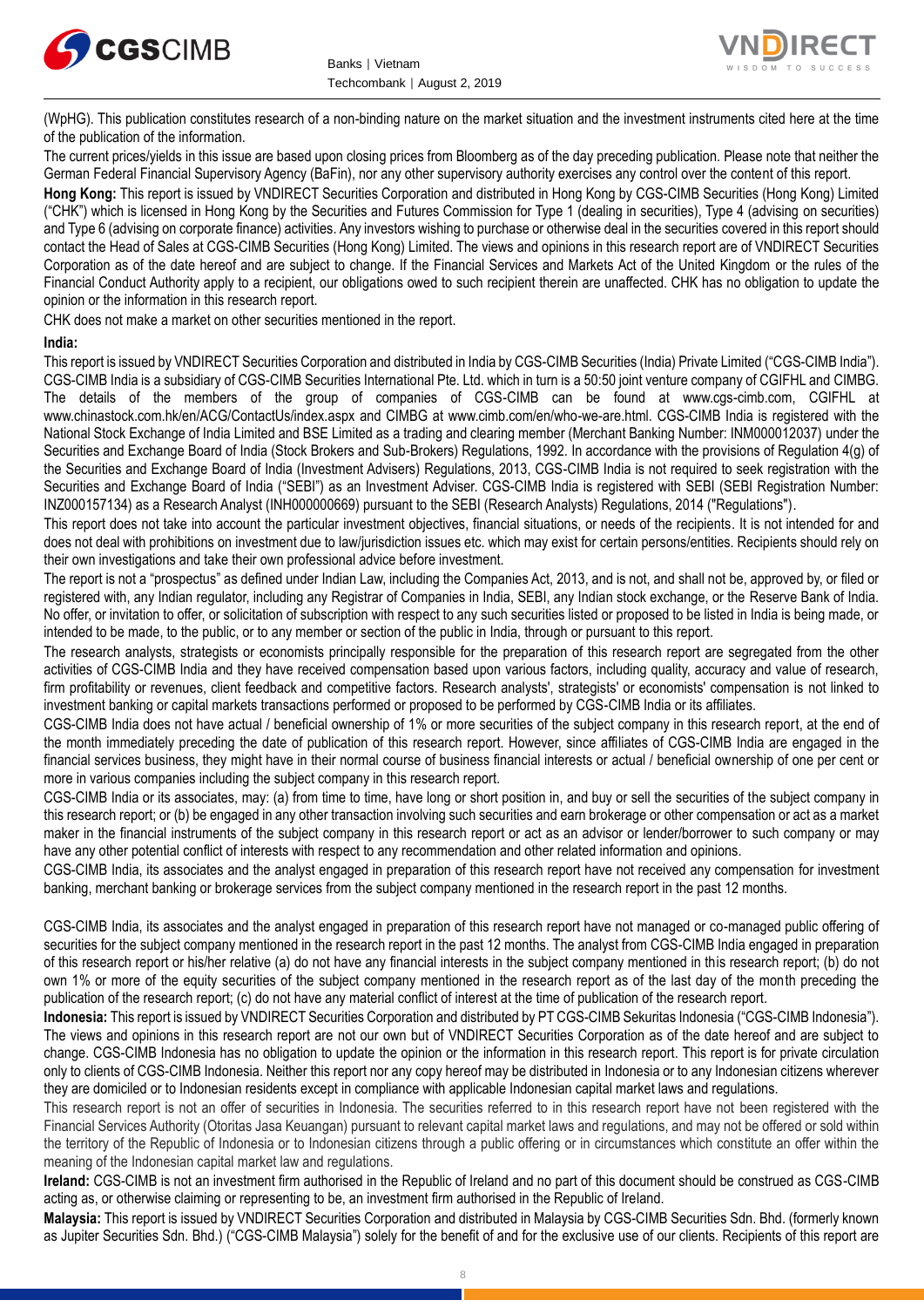



to contact CGS-CIMB Malaysia, at 29th Floor Menara CIMB No. 1 Jalan Stesen Sentral 2, Kuala Lumpur Sentral 50470 Kuala Lumpur, Malaysia, in respect of any matters arising from or in connection with this report. CGS-CIMB Malaysia has no obligation to update, revise or reaffirm the opinion or the information in this research report after the date of this report.

**New Zealand:** In New Zealand, this report is for distribution only to persons who are wholesale clients pursuant to section 5C of the Financial Advisers Act 2008.

**Singapore:** This report is issued by VNDIRECT Securities Corporation and distributed by CGS-CIMB Research Pte Ltd ("CGS-CIMBR"). CGS-CIMBR is a financial adviser licensed under the Financial Advisers Act, Cap 110 ("FAA") for advising on investment products, by issuing or promulgating research analyses or research reports, whether in electronic, print or other form. Accordingly CGS-CIMBR is a subject to the applicable rules under the FAA unless it is able to avail itself to any prescribed exemptions.

Recipients of this report are to contact CGS-CIMB Research Pte Ltd, 50 Raffles Place, #16-02 Singapore Land Tower, Singapore in respect of any matters arising from, or in connection with this report. CGS-CIMBR has no obligation to update the opinion or the information in this research report. This publication is strictly confidential and is for private circulation only. If you have not been sent this report by CGS-CIMBR directly, you may not rely, use or disclose to anyone else this report or its contents.

If the recipient of this research report is not an accredited investor, expert investor or institutional investor, CGS-CIMBR accepts legal responsibility for the contents of the report without any disclaimer limiting or otherwise curtailing such legal responsibility. If the recipient is an accredited investor, expert investor or institutional investor, the recipient is deemed to acknowledge that CGS-CIMBR is exempt from certain requirements under the FAA and its attendant regulations, and as such, is exempt from complying with the following :

(a) Section 25 of the FAA (obligation to disclose product information);

(b) Section 27 (duty not to make recommendation with respect to any investment product without having a reasonable basis where you may be reasonably expected to rely on the recommendation) of the FAA;

(c) MAS Notice on Information to Clients and Product Information Disclosure [Notice No. FAA-N03];

(d) MAS Notice on Recommendation on Investment Products [Notice No. FAA-N16];

(e) Section 36 (obligation on disclosure of interest in securities), and

(f) any other laws, regulations, notices, directive, guidelines, circulars and practice notes which are relates to the above, to the extent permitted by applicable laws, as may be amended from time to time, and any other laws, regulations, notices, directive, guidelines, circulars, and practice notes as we may notify you from time to time. In addition, the recipient who is an accredited investor, expert investor or institutional investor acknowledges that a CGS-CIMBR is exempt from Section 27 of the FAA, the recipient will also not be able to file a civil claim against CGS-CIMBR for any loss or damage arising from the recipient's reliance on any recommendation made by CGS-CIMBR which would otherwise be a right that is available to the recipient under Section 27 of the FAA, the recipient will also not be able to file a civil claim against CGS-CIMBR for any loss or damage arising from the recipient's reliance on any recommendation made by CGS-CIMBR which would otherwise be a right that is available to the recipient under Section 27 of the FAA.

CGS-CIMBR, its affiliates and related corporations, their directors, associates, connected parties and/or employees may own or have positions in securities of the company(ies) covered in this research report or any securities related thereto and may from time to time add to or dispose of, or may be materially interested in, any such securities. Further, CGS-CIMBR, its affiliates and its related corporations do and seek to do business with the company(ies) covered in this research report and may from time to time act as market maker or have assumed an underwriting commitment in securities of such company(ies), may sell them to or buy them from customers on a principal basis and may also perform or seek to perform significant investment banking, advisory, underwriting or placement services for or relating to such company(ies) as well as solicit such investment, advisory or other services from any entity mentioned in this report.

As of August 2, 2019,, CGS-CIMBR does not have a proprietary position in the recommended securities in this report.

CGS-CIMBR does not make a market on the securities mentioned in the report.

**South Korea:** This report is issued by VNDIRECT Securities Corporation and distributed in South Korea by CGS-CIMB Securities (Hong Kong) Limited, Korea Branch ("CGS-CIMB Korea") which is licensed as a cash equity broker, and regulated by the Financial Services Commission and Financial Supervisory Service of Korea. In South Korea, this report is for distribution only to professional investors under Article 9(5) of the Financial Investment Services and Capital Market Act of Korea ("FSCMA").

**Spain:** This document is a research report and it is addressed to institutional investors only. The research report is of a general nature and not personalised and does not constitute investment advice so, as the case may be, the recipient must seek proper advice before adopting any investment decision. This document does not constitute a public offering of securities.

CGS-CIMB is not registered with the Spanish Comision Nacional del Mercado de Valores to provide investment services.

**Sweden:** This report contains only marketing information and has not been approved by the Swedish Financial Supervisory Authority. The distribution of this report is not an offer to sell to any person in Sweden or a solicitation to any person in Sweden to buy any instruments described herein and may not be forwarded to the public in Sweden.

**Switzerland:** This report has not been prepared in accordance with the recognized self-regulatory minimal standards for research reports of banks issued by the Swiss Bankers' Association (Directives on the Independence of Financial Research).

**Thailand:** This report is issued by VNDIRECT Securities Corporation and distributed by CGS-CIMB Securities (Thailand) Co. Ltd. ("CGS-CIMB Thailand") based upon sources believed to be reliable (but their accuracy, completeness or correctness is not guaranteed). The statements or expressions of opinion herein were arrived at after due and careful consideration for use as information for investment. Such opinions are subject to change without notice and CGS-CIMB Thailand has no obligation to update the opinion or the information in this research report.

CGS-CIMB Thailand may act or acts as Market Maker, and issuer and offerer of Derivative Warrants and Structured Note which may have the following securities as its underlying securities. Investors should carefully read and study the details of the derivative warrants in the prospectus before making investment decisions.

AAV, ADVANC, AMATA, ANAN, AOT, AP, BA, BANPU, BBL, BCH, BCP, BCPG, BDMS, BEAUTY, BEC, BEM, BJC, BH, BIG, BLA, BLAND, BPP, BTS, CBG, CENTEL, CHG, CK, CKP, COM7, CPALL, CPF, CPN, DELTA, DTAC, EA, EGCO, EPG, GFPT, GLOBAL, GLOW, GPSC, GUNKUL, HMPRO,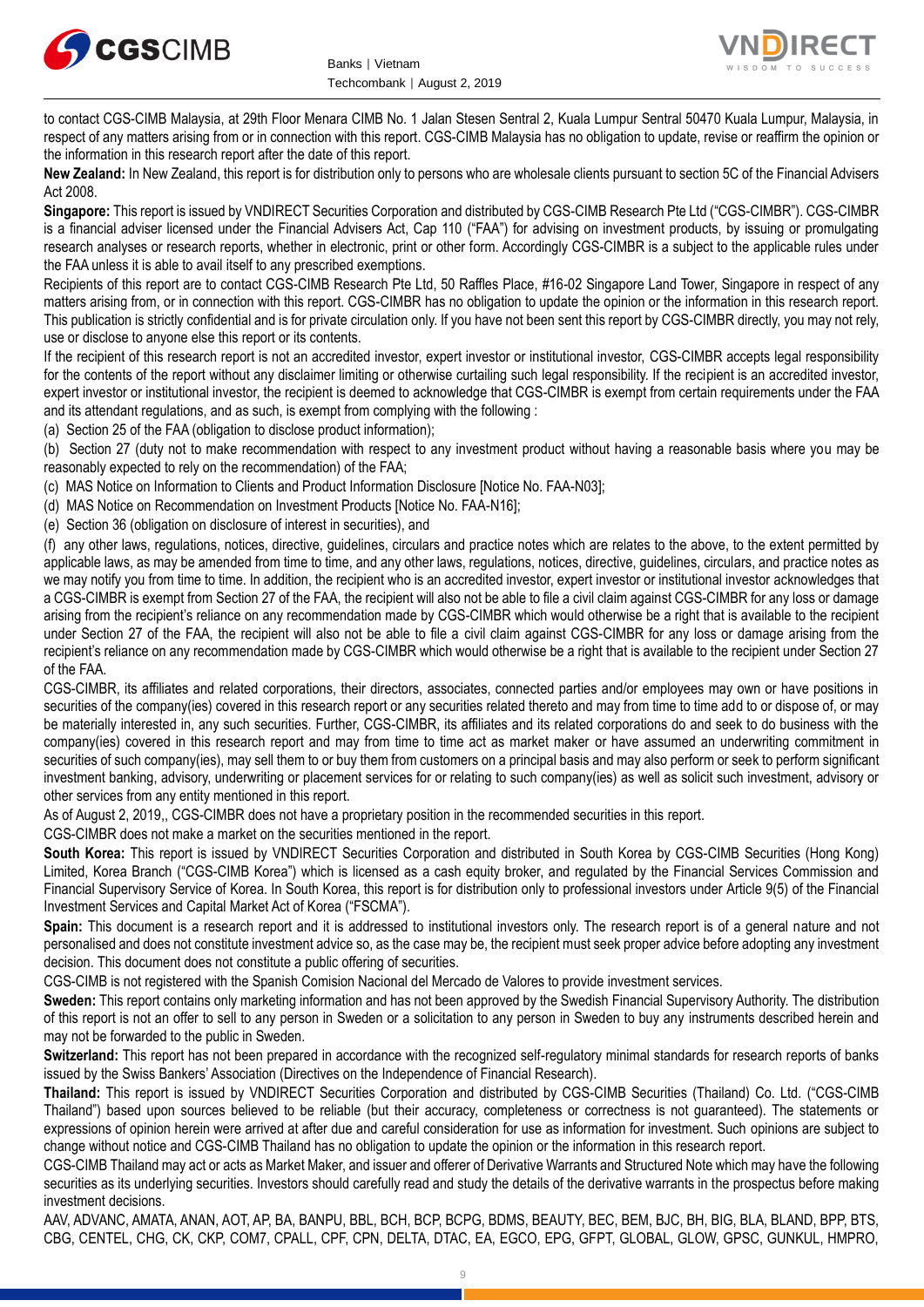



INTUCH, IRPC, ITD, IVL, KBANK, KCE, KKP, KTB, KTC, LH, LHBANK, LPN, MAJOR, MALEE, MEGA, MINT, MONO, MTLS, PLANB, PSH, PTL, PTG, PTT, PTTEP, PTTGC, QH, RATCH, ROBINS, S, SAWAD, SCB, SCC, SCCC, SIRI, SPALI, SPRC, STEC, STPI, SUPER, TASCO, TCAP, THAI, THANI, THCOM, TISCO, TKN, TMB, TOP, TPIPL, TRUE, TTA, TU, TVO, UNIQ, VGI, WHA, WORK.

#### **Corporate Governance Report:**

The disclosure of the survey result of the Thai Institute of Directors Association ("IOD") regarding corporate governance is made pursuant to the policy of the Office of the Securities and Exchange Commission. The survey of the IOD is based on the information of a company listed on the Stock Exchange of Thailand and the Market for Alternative Investment disclosed to the public and able to be accessed by a general public investor. The result, therefore, is from the perspective of a third party. It is not an evaluation of operation and is not based on inside information.

The survey result is as of the date appearing in the Corporate Governance Report of Thai Listed Companies. As a result, the survey result may be changed after that date. CGS-CIMB Thailand does not confirm nor certify the accuracy of such survey result.

| <b>Score</b><br><b>Range:</b>   | 100<br>۵N<br>ινν<br>ĴU | <b>RC</b><br>80      | 70<br>$\overline{\phantom{a}}$<br>. | $\overline{\phantom{a}}$<br>$\sim$<br>RAIOW<br><b>DEIOV</b><br>′∪ ∪i | N0<br>Result<br>∵urvev⊔د |
|---------------------------------|------------------------|----------------------|-------------------------------------|----------------------------------------------------------------------|--------------------------|
| -<br><b>Descrip</b><br>ription. | Excellent              | 000خ<br>ver l<br>' M | Good<br>.                           | N/A<br>the contract of the contract of the contract of               |                          |

**United Arab Emirates:** The distributor of this report has not been approved or licensed by the UAE Central Bank or any other relevant licensing authorities or governmental agencies in the United Arab Emirates. This report is strictly private and confidential and has not been reviewed by, deposited or registered with UAE Central Bank or any other licensing authority or governmental agencies in the United Arab Emirates. This report is being issued outside the United Arab Emirates to a limited number of institutional investors and must not be provided to any person other than the original recipient and may not be reproduced or used for any other purpose. Further, the information contained in this report is not intended to lead to the sale of investments under any subscription agreement or the conclusion of any other contract of whatsoever nature within the territory of the United Arab Emirates.

**United Kingdom and European Economic Area (EEA):** In the United Kingdom and European Economic Area, this material is issued by VNDIRECT Securities Corporation and is being distributed by CGS-CIMB Securities (UK) Limited ("CGS-CIMB UK"). CGS-CIMB UK is authorized and regulated by the Financial Conduct Authority and its registered office is at 27 Knightsbridge, London, SW1X7YB. The material distributed by CGS-CIMB UK has been prepared in accordance with CGS-CIMB's policies for managing conflicts of interest arising as a result of publication and distribution of this material. This material is for distribution only to, and is solely directed at, selected persons on the basis that those persons: (a) are eligible counterparties and professional clients of CGS-CIMB UK; (b) have professional experience in matters relating to investments falling within Article 19(5) of the Financial Services and Markets Act 2000 (Financial Promotion) Order 2005 (as amended, the "Order"), (c) fall within Article 49(2)(a) to (d) ("high net worth companies, unincorporated associations etc") of the Order; (d) are outside the United Kingdom subject to relevant regulation in each jurisdiction, material(all such persons together being referred to as "relevant persons"). This material is directed only at relevant persons and must not be acted on or relied on by persons who are not relevant persons. Any investment or investment activity to which this material relates is available only to relevant persons and will be engaged in only with relevant persons.

Where this material is labelled as non-independent, it does not provide an impartial or objective assessment of the subject matter and does not constitute independent "research" (cannot remove research from here under the applicable rules of the Financial Conduct Authority in the UK. Consequently, any such non-independent material will not have been prepared in accordance with legal requirements designed to promote the independence of research (cannot remove research from here) and will not subject to any prohibition on dealing ahead of the dissemination of research. Any such non-independent material must be considered as a marketing communication.

**United States:** This research report is issued by VNDIRECT Securities Corporation and distributed in the United States of America by CGS-CIMB Securities (USA) Inc, a U.S. registered broker-dealer and a related company of CGS-CIMB Securities Sdn. Bhd. (formerly known as Jupiter Securities Sdn. Bhd.), CGS-CIMB Research Pte Ltd, PT CGS-CIMB Sekuritas Indonesia, CGS-CIMB Securities (Thailand) Co. Ltd, CGS-CIMB Securities (Hong Kong) Limited and CGS-CIMB Securities (India) Private Limited, and is distributed solely to persons who qualify as "U.S. Institutional Investors" as defined in Rule 15a-6 under the Securities and Exchange Act of 1934. This communication is only for Institutional Investors whose ordinary business activities involve investing in shares, bonds, and associated securities and/or derivative securities and who have professional experience in such investments. Any person who is not a U.S. Institutional Investor or Major Institutional Investor must not rely on this communication. The delivery of this research report to any person in the United States of America is not a recommendation to effect any transactions in the securities discussed herein, or an endorsement of any opinion expressed herein. CGS-CIMB Securities (USA) Inc, is a FINRA/SIPC member and takes responsibility for the content of this report. For further information or to place an order in any of the above-mentioned securities please contact a registered representative of CGS-CIMB Securities (USA) Inc.

CGS-CIMB Securities (USA) Inc. does not make a market on other securities mentioned in the report.

CGS-CIMB Securities (USA) Inc. has not managed or co-managed a public offering of any of the securities mentioned in the past 12 months.

CGS-CIMB Securities (USA) Inc. has not received compensation for investment banking services from any of the company mentioned in the past 12 months.

CGS-CIMB Securities (USA) Inc. neither expects to receive nor intends to seek compensation for investment banking services from any of the company mentioned within the next 3 months.

**Other jurisdictions:** In any other jurisdictions, except if otherwise restricted by laws or regulations, this report is only for distribution to professional, institutional or sophisticated investors as defined in the laws and regulations of such jurisdictions. entioned within the next 3 months.<br> **ther jurisdictions:** In any other jurisdictions, except if otherwise restricted by lastitutional or sophisticated investors as defined in the laws and regulations of substribution of st

Partial In the laws and regulations of such jurisdictions.<br>
lients for quarter ended on 30 June 2019<br>
30 June 2019<br>
Rating Distribution (%)<br>
Rating Distribution (%)<br>
Fig. 0% **ther jurisdictions:** In any other jurisdictions, except if of stitutional or sophisticated investors as defined in the law<br>Distribution of stock ratings and investment banking clients for quarter and 2019<br>791 companies un

|  |        | Rating Distribution (%, | Investment Banking clients (%) |  |
|--|--------|-------------------------|--------------------------------|--|
|  | Add    | .9%<br>57               |                                |  |
|  | Holc   | 26.5%                   | .8%                            |  |
|  | Reduce | 15.5%                   | J.4%                           |  |
|  |        |                         |                                |  |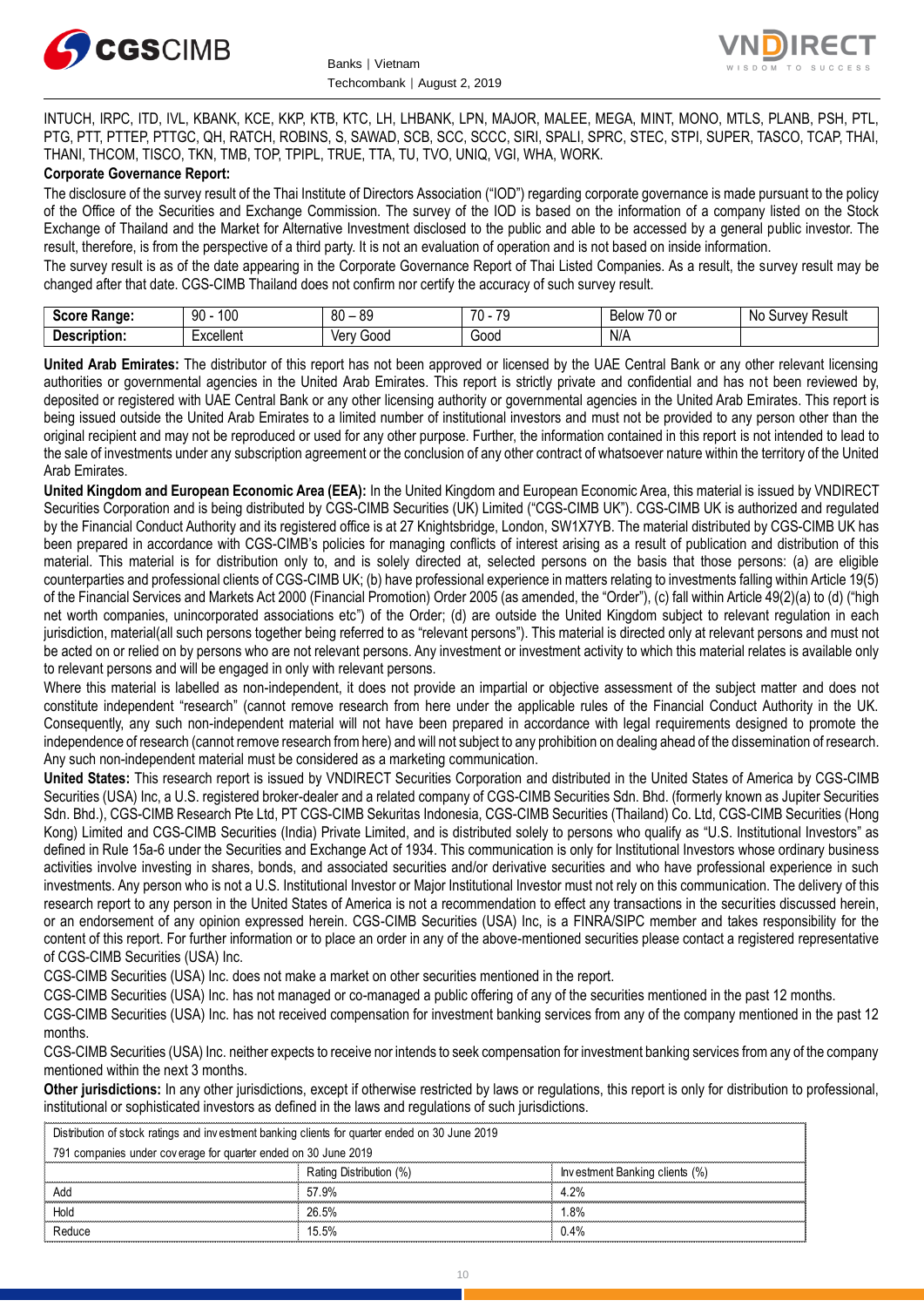

Banks | Vietnam Techcombank | August 2, 2019



#### **Spitzer Chart for stock being researched ( 2 year data )**

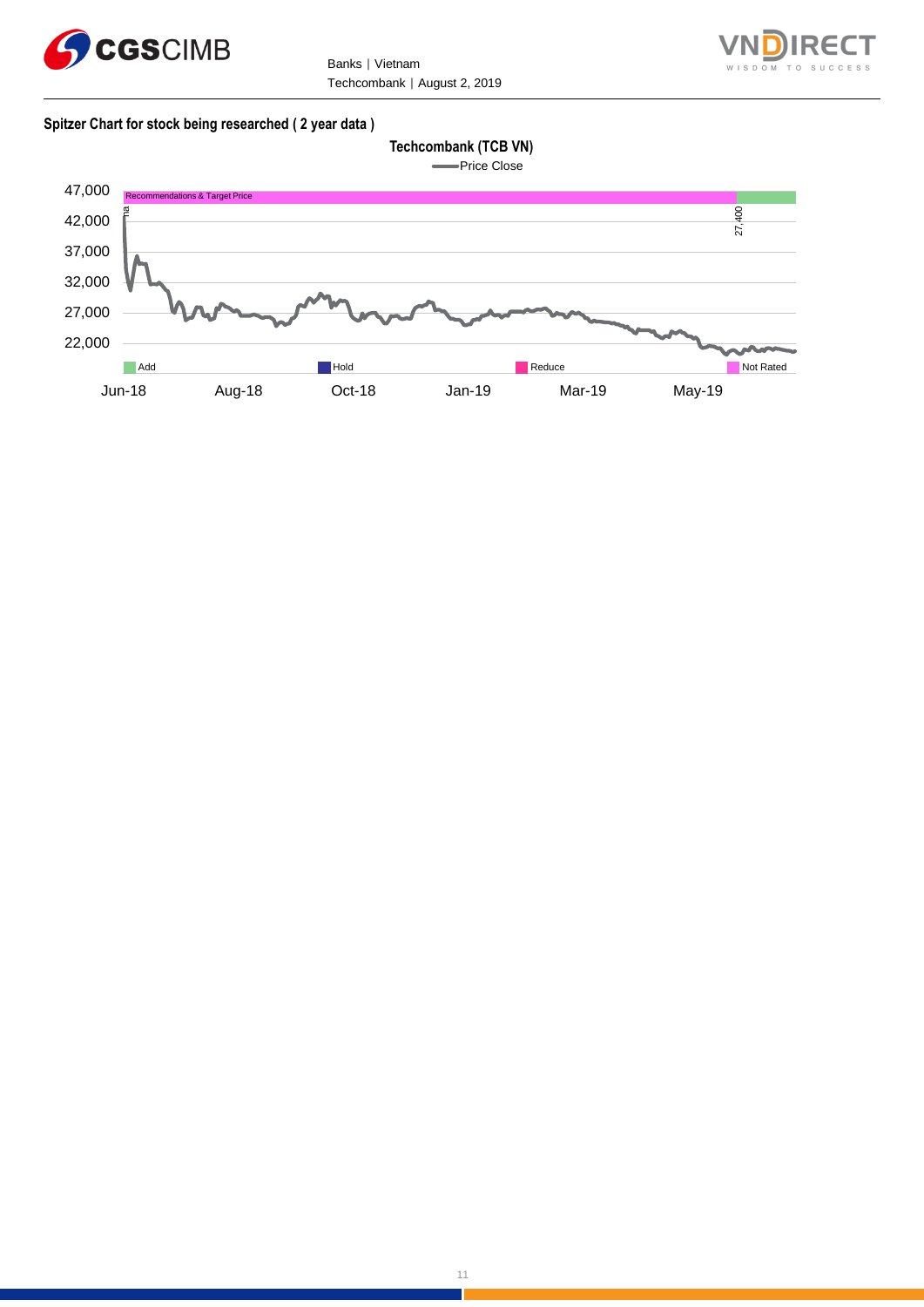



#### **Corporate Governance Report of Thai Listed Companies (CGR). CG Rating by the Thai Institute of Directors Association (Thai IOD) in 2018, Anti-Corruption 2018**

**ADVANC** – Excellent, Certified, **AEONTS** – Good, n/a, **AH** – Very Good, n/a, **AMATA** – Excellent, Declared, **ANAN** – Excellent, Declared, **AOT** – Excellent, Declared, **AP** – Excellent, Certified, **ASP** – Very Good, Certified, **BANPU** – Excellent, Certified, **BAY** – Excellent, Certified, **BBL** – Very Good, Certified, **BCH** – Good, Certified, **BCP** - Excellent, Certified, **BCPG** – Excellent, Certified, **BEM** – Very Good, n/a, **BDMS** – Very Good, n/a, **BEAUTY** – Good, n/a, **BEC** – Very Good, n/a, , **BGRIM** – Very Good, Declared, **BH** - Good, n/a, **BJC** – Very Good, Declared, **BJCHI** – Very Good, Certified, **BLA** – Very Good, Certified, **BPP** – Very Good, Declared, **BR** - Good, Declared, **BTS** - Excellent, Certified, **CBG** – Very Good, n/a, **CCET** – Good, n/a, **CENTEL** – Very Good, Certified, **CHG** – Very Good, Declared, **CK** – Excellent, n/a, **COL** – Excellent, Declared, **CPALL** – Very Good, Certified, **CPF** – Excellent, Certified, **CPN** - Excellent, Certified, **DELTA** - Excellent, n/a, **DEMCO** – Excellent, Certified, **DDD** – Very Good, Declared, **DIF** – not available, n/a, **DREIT** – not available, n/a, **DTAC** – Excellent, Certified, **EA** – Excellent, n/a, **ECL** – Very Good, Certified, **EGCO** - Excellent, Certified, **EPG** – Very Good, n/a, **ERW** – Very Good, n/a, **GFPT** - Excellent, Certified, **GGC** – Excellent, Certified, **GLOBAL** – Very Good, n/a, **GLOW** – Very Good, Certified, **GPSC** – Excellent, Certified, **GULF** – Very Good, n/a, **GUNKUL** – Excellent, Certified, **HANA** - Excellent, Certified, **HMPRO** - Excellent, Certified, **HREIT** - Excellent, Certified **ICHI** – Excellent, Declared, **HUMAN** – not available, n/a, **III** – Good, n/a, **INTUCH** - Excellent, Certified, **IRPC** – Excellent, Certified, **ITD**\* – Very Good, n/a, **IVL** - Excellent, Certified, **JASIF** – not available, n/a, **JWD** – Very Good, n/a, **KBANK** - Excellent, Certified, **KCE** - Excellent, Certified, **KKP** – Excellent, Certified, **KSL** – Excellent, Certified, **KTB** - Excellent, Certified, **KTC** – Excellent, Certified, **LH** - Very Good, n/a, **LPN** – Excellent, Certified, **M** – Very Good, Certified, **MACO** – Very Good, n/a, **MAJOR** – Very Good, n/a, **MAKRO** – Excellent, Declared, **MALEE** – Very Good, Certified, **MC** – Very Good, Certified, **MCOT** – Excellent, Certified, **MEGA** – Very Good, n/a, **MINT** - Excellent, Certified, **MTC** – Excellent, Declared, **NETBAY** – Good, n/a, **OSP** – not available, n/a,**PLANB** – Excellent, Declared, **PLAT** – Very Good, Certified, **PR9** – not available, n/a, **PSH** – Excellent, Certified, **PSTC** – Good, Certified, **PTT** - Excellent, Certified, **PTTEP** - Excellent, Certified, **PTTGC** - Excellent, Certified, **QH** – Excellent, Certified, **RATCH** – Excellent, Certified, **ROBINS** – Excellent, Certified, **RS** – Very Good, n/a, **RSP** – not available, n/a, **S** – Very Good, n/a, **SAMART** - Excellent, n/a, **SAPPE** – Very Good, Declared, **SAT** – Excellent, Certified, **SAWAD** – Very Good, n/a, **SC** – Excellent, Declared, **SCB** - Excellent, Certified, **SCC** – Excellent, Certified, **SCN** – Very Good, Certified, **SF** – Good, n/a, **SIRI** – Very Good, Certified, **SPA** - Good, n/a, **SPALI** - Excellent, n/a, **SPRC** – Excellent, Certified, **STA** – Very Good, Certified, **STEC** – Excellent, n/a, **SVI** – Excellent, Certified, **SYNEX** – Very Good, Declared, **TASCO** – Excellent, Certified, **TCAP** – Excellent, Certified, **THANI** – Excellent, Certified, **TIPCO** – Very Good, Certified, **TISCO** - Excellent, Certified, **TKN** – Very Good, Declared, **TMB** - Excellent, Certified, **TNR** – Very Good, Declared, **TOP** - Excellent, Certified, **TPCH** – Good, n/a, **TPIPP** – Good, n/a, **TRUE** – Excellent, Certified, **TU** – Excellent, Certified, **TVO** – Very Good, Declared, **UNIQ** – Good, n/a, **VGI** – Excellent, Certified, **WHA** – Excellent, Certified, **WHART** – not available, n/a, **WICE** – Very Good, Certified, **WORK** – Good, n/a.

**Companies participating in Thailand's Private Sector Collective Action Coalition Against Corruption programme (Thai CAC) under Thai Institute of Directors (as of August 31, 2018) are categorized into:**

- Companies that have declared their intention to join CAC, and

- Companies certified by CAC

\* The company, its director or management had been reportedly accused for breaching proper corporate governance such as violation of the SEC's regulations or charged with corruption.

#### **RECOMMENDATION FRAMEWORK**

| ▎▚▙VV∭∭▙▎▚ <i>₽▛</i> ▎▎▎V}▏▏▏▎₩▚▒▙▘▛▎▚▎▏ |                                                                                                                                                                                                                                                                   |
|------------------------------------------|-------------------------------------------------------------------------------------------------------------------------------------------------------------------------------------------------------------------------------------------------------------------|
| <b>Stock Ratings</b>                     | Definition:                                                                                                                                                                                                                                                       |
| Add                                      | The stock's total return is expected to reach 15% or higher over the next 12 months.                                                                                                                                                                              |
| Hold                                     | The stock's total return is expected to be between negative 10% and positive 15% over the next 12 months.                                                                                                                                                         |
| Reduce                                   | The stock's total return is expected to fall below negative 10% over the next 12 months.                                                                                                                                                                          |
|                                          | The total expected return of a stock is defined as the sum of the:(i) percentage difference between the target price and the current price and (ii)<br>the forward net dividend yields of the stock. Stock price targets have an investment horizon of 12 months. |
| <b>Sector Ratings</b>                    | Definition:                                                                                                                                                                                                                                                       |
| Overweight                               | An Overweight rating means stocks in the sector have, on a market cap-weighted basis, a positive absolute<br>recommendation.                                                                                                                                      |
| Neutral                                  | A Neutral rating means stocks in the sector have, on a market cap-weighted basis, a neutral absolute recommendation.                                                                                                                                              |
| Underweight                              | An Underweight rating means stocks in the sector have, on a market cap-weighted basis, a negative absolute<br>recommendation.                                                                                                                                     |
| <b>Country Ratings</b>                   | Definition:                                                                                                                                                                                                                                                       |
| Overweight                               | An Overweight rating means investors should be positioned with an above-market weight in this country relative to<br>benchmark.                                                                                                                                   |
| Neutral                                  | A Neutral rating means investors should be positioned with a neutral weight in this country relative to benchmark.                                                                                                                                                |
| Underweight                              | An Underweight rating means investors should be positioned with a below-market weight in this country relative to<br>benchmark.                                                                                                                                   |

**Hien Tran Khanh – Deputy Head of Research** Email: [hien.trankhanh@vndirect.com.vn](mailto:hien.trankhanh@vndirect.com.vn)